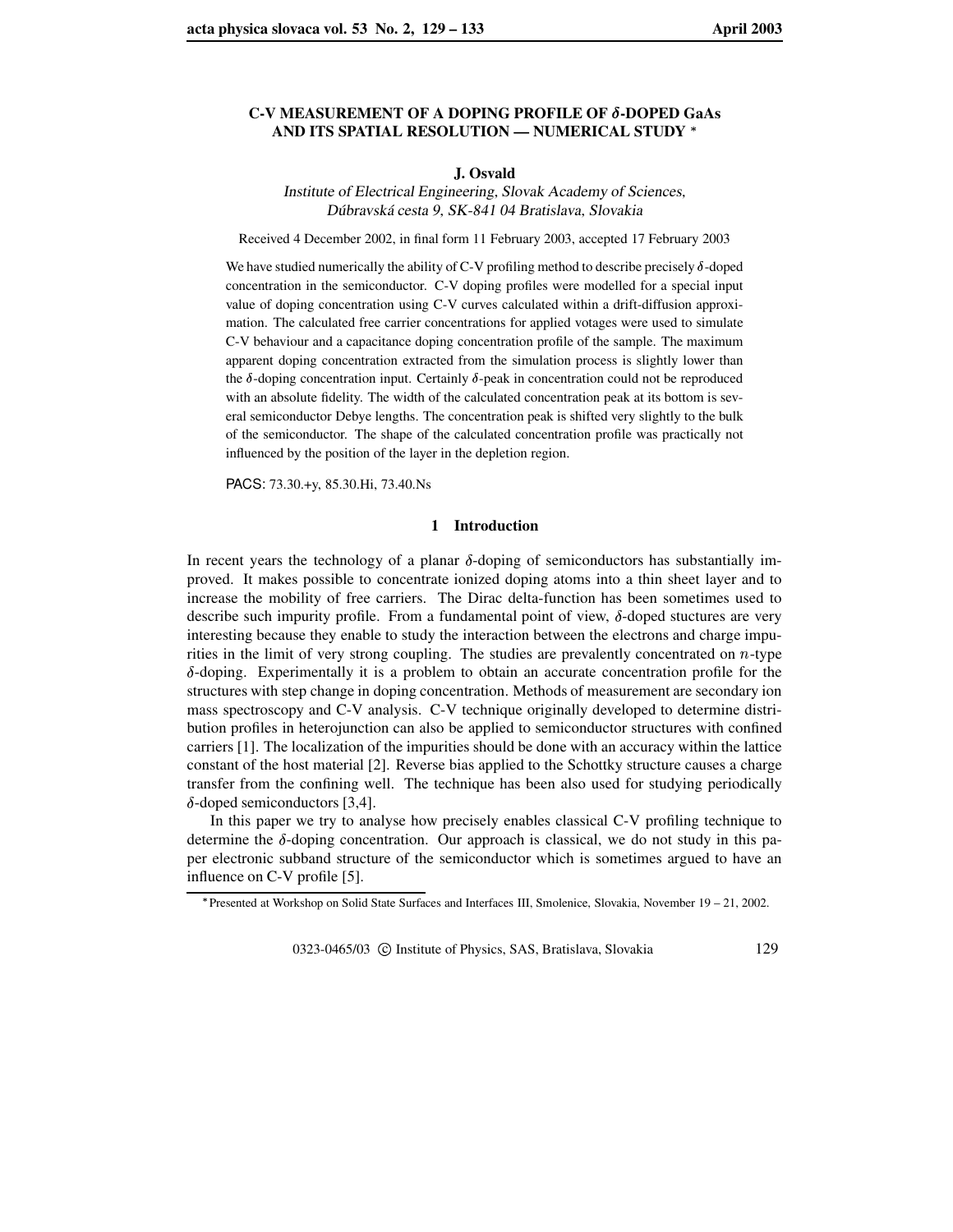#### **2 Numerical method**

The capacitance–voltage technique is a frequently used method for investigation of the carrier distibution in semiconductor structures. It was originally developed for homogeneously doped materials. According to the paper of Johnson and Panousis [6] the steps in the doping profile in semiconductors that occur in a distance smaller than the Debye length cannot be resolved satisfactorily. Profiles obtained from C-V measurement should be expected to provide a spatial resolution of the order of a Debye length. On the contrary, it has been found in [7] that the spatial resolution of the capacitance-voltage profiling depends on the spatial extent of the wave function and the Debye length limitation does not apply.

The analysis of capacitance as a function of bias voltage is conveniently done using depletion approximation where semiconductor is assumed to be composed of the two regions — the first which is totally depleted of free electrons and the second — quasineutral part of the semiconductor where charge neutrality holds. This concept assumes zero Debye length and sharp edge of the depletion layer. This assumption may lead to serious errors in concentration profiles calculated from C-V data for cases with large concentration gradients or even step concentration changes.

In conventional analysis of C-V data minority carriers are neglected throughout and it is assumed that in the depletion region free carrier concentration is zero and the rest of the semiconductor is electrically neutral. On the basis of these simplifications the following relationship is derived for the apparent carrier concentration and capacitance data

$$
N(w) = -\frac{C^3}{q\varepsilon} (dC/dV)^{-1},\tag{1}
$$

where

$$
w = e/C.\tag{2}
$$

We have studied the influence of a planar  $\delta$ -doping on C-V curves of Schottky diodes by simulations of C-V curves within a drift-diffusion approximation. It requires the solution of Poisson and the drift-diffusion equations

$$
\Delta \varphi = -(q/\varepsilon_s)(p - n + N_d + N_a)
$$
  
\n
$$
\frac{\nabla \cdot \mathbf{J}_n}{q} = U, \qquad \mathbf{J}_n = q(-\mu_n n \nabla \varphi + D_n \nabla n)
$$
  
\n
$$
\frac{\nabla \cdot \mathbf{J}_p}{q} = -U, \qquad \mathbf{J}_p = q(-\mu_p p \nabla \varphi - D_p \nabla p),
$$
\n(3)

where  $\varphi$  is the electrostatic potential, q is the elementary charge,  $\varepsilon_s$  is the dielectric constant of semiconductor, n and p are the electron and hole densities, respectively,  $\mu_n$ ,  $\mu_p$ ,  $D_n$ ,  $D_p$  and  $\mathbf{J}_n$ ,  $\mathbf{J}_p$  are respectively the mobilities, diffusion coefficients and the currents of electrons and holes, and  $U$  is the net recombination rate. The net recombination was considered to be zero. The Schottky boundary conditions were applied at the metal semiconductor interface, i. e., the quasi-Fermi levels were coincident at the interface with the Fermi level of the metal. Charge neutrality and thermodynamic equilibrium were assumed at the ohmic contact of the diode. The system of differential equations was discretized and solved by an iterative technique which used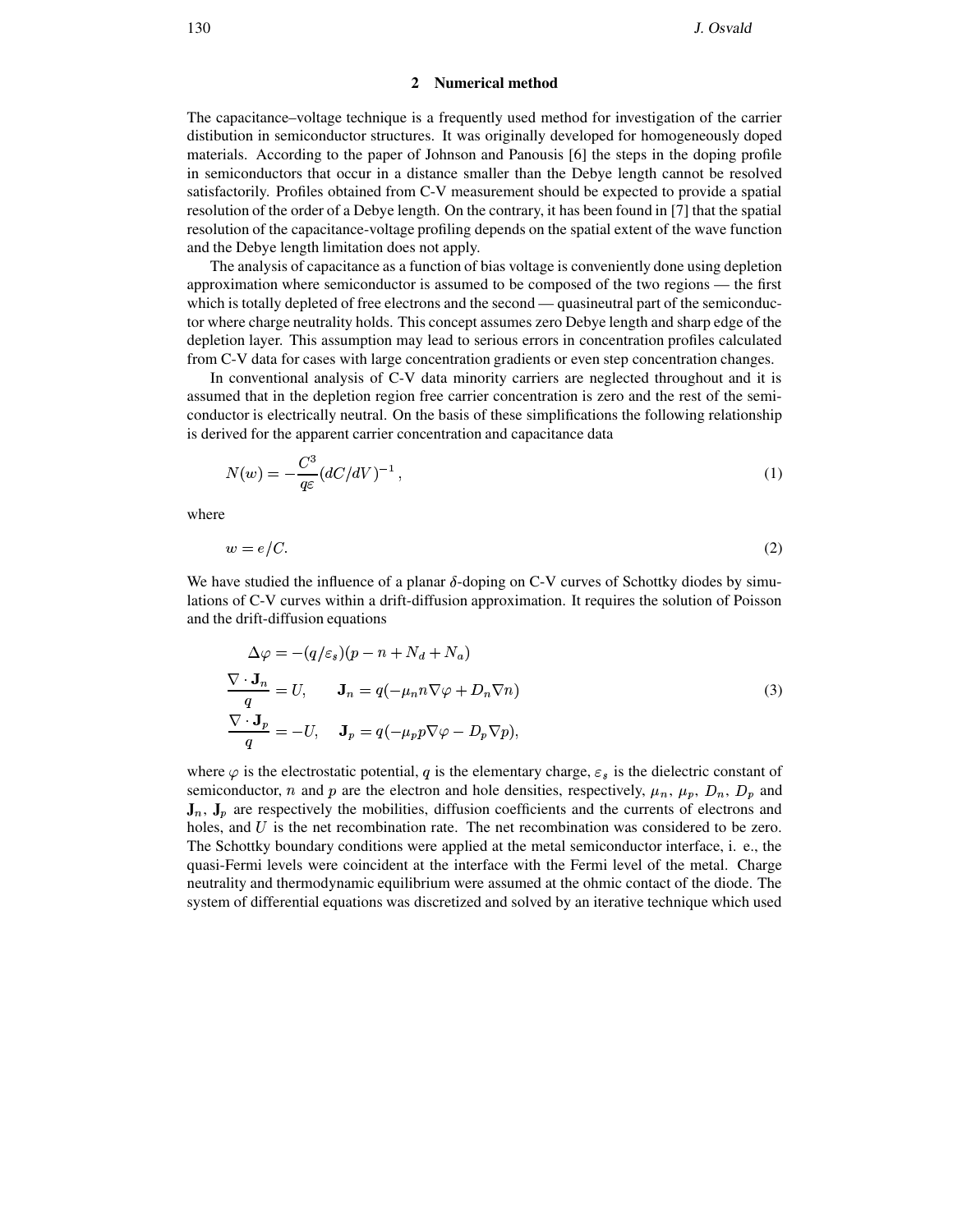

Fig. 1. Free carrier changes as a function of applied Fig. 2. C-V curve of the structure with the  $\delta$ -doped on the semiconductor surface. The  $\delta$ -doped layer is situated in the middle of 500 nm thick slab of GaAs.

voltage and the distance from the Schottky contact layer is situated in the distance 250 nm from the Schottky contact.

Gummel's block iteration technique [8] and was developed by Mayergoyz [9] and Korman and Mayergoyz [10].

The  $\delta$ -doped layer had sheet carrier concentration  $3 \times 10^{16}$  m<sup>-2</sup> and was assumed to be 5 nm thick. The total thickness of the studied structure was 500 nm. The background doping concentration of GaAs was  $1 \times 10^{22}$  m<sup>-3</sup>. Schottky barrier heigth of the structure 0.8 V was taken to calculations. The  $\delta$ -doped layer was placed into two different depth in the semiconductor. First it was in the middle of the sample 250 nm under the surface and in the second case the distance from the surface was 125 nm. As a result of the calculation both majority and minority carrier concentrations in the structure were obtained. The calculated carrier concentrations were used to simulate C-V behaviour of the sample. Our simulations represent so called low-frequency C-V curves because there was no frequency limit for the free carriers to follow the changes of external bias.

# **3 Results and discussion**

The charge response of single slices of the semiconductor to an external voltage was calculated and mapped. It is confirmed that as a reaction to the external voltage increment the free carrier concentration changes on a distance of several tens of nanometers and not only at the back edge of the space charge region [6]. Contribution of minority carriers to the device capacitance was found to be negligible throughout the whole bias range studied.

In Fig. 1 it is seen how the free carrier concentration responds to the changes of applied bias across the thickness of the semiconductor. The distance of the the  $\delta$ -layer from the gate is 250 nm for this case. It is seen that for small forward and reverse voltages the electron concentration is changing in the depletion layer but already for these biases there is also a contribution from the  $\delta$ doped layer. For increasing reverse bias practically all electron concentration changes are situated to the  $\delta$ -doped layer. The electron concentration peak is getting thinner and higher. Having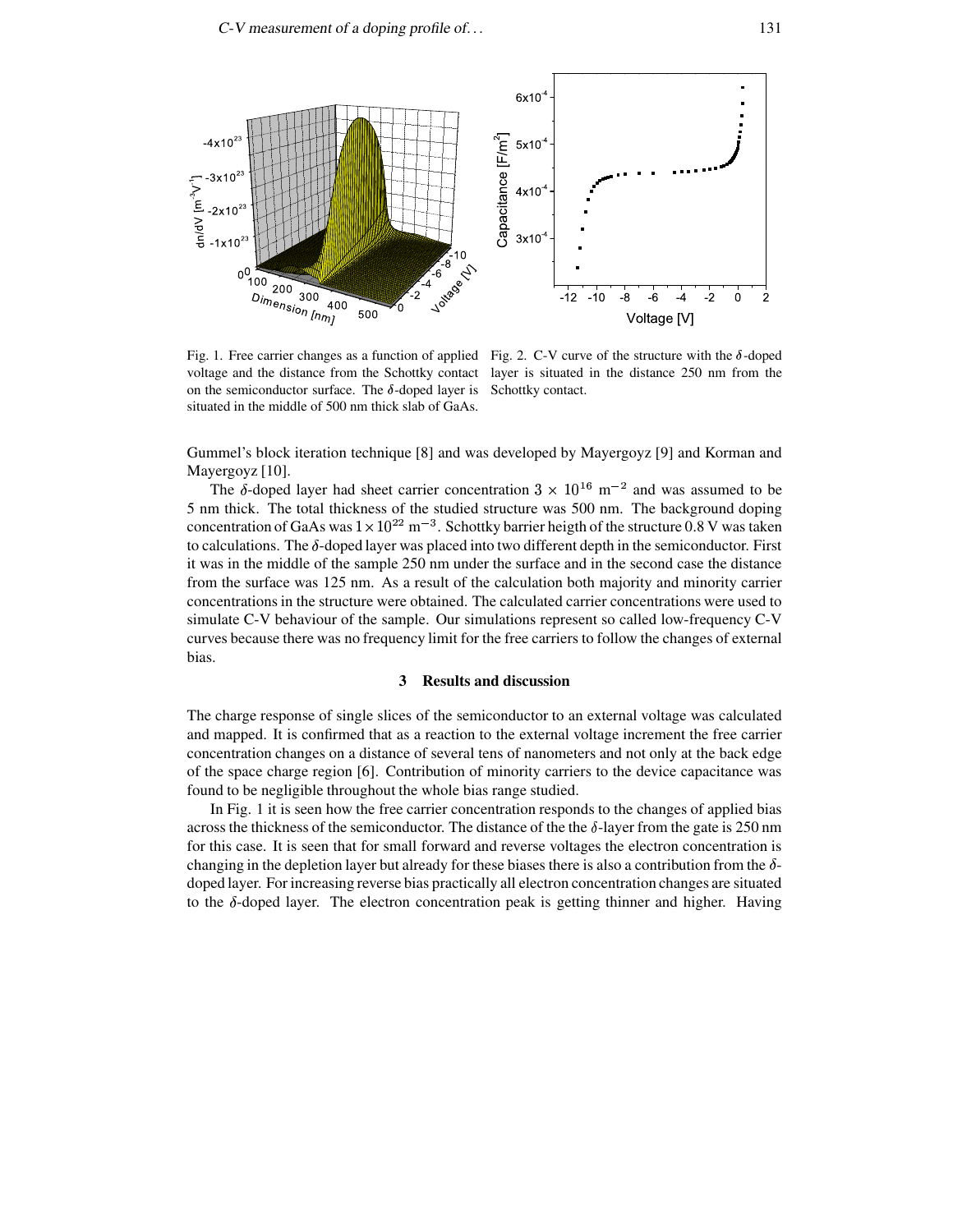

Fig. 3. C-V curve of the structure with the  $\delta$ -doped Fig. 4. Electrostatic potential energy for the two diflayer is situated in the distance of 125 nm from the Schottky contact.

ferent positions of the  $\delta$ -doped layer in the structure — 125 and 250 nm from the surface.

reached maximum it again enwidens but now towards the other edge of the semiconductor with simultaneous lowering. The whole process is relatively well symmetric around the middle of the structure.

In Figs. 2 and 3 calculated capacitances for the two structures with the  $\delta$ -doped layer distance from the gate 250 and 125 nm, respectively, are shown. Capacitance of the structure has been calculated as a differential one, i.e., as a change of the charge in the structure with external bias. The difference in the charge between the two close voltages is caused practically by the change in the charge carried by electrons. A plateau occurs in curves for voltages at which the capacitance is determined by the changes of the charge in the  $\delta$ -doped layer and the region near to the  $\delta$ -doped layer. In Fig. 4 the potential for the two positions of the  $\delta$ -doped layer is shown.

Calculated apparent doping concentrations for studied positions of  $\delta$ -doped layer in the structure are presented in Figs. 5 and 6. Apparent doping concentrations are shown both in linear and logarithmic scale. In logarithmic scale one can see where and how precisely it is possible to detect the doping concentration step from the background concentration  $10^{22}$  m<sup>-3</sup>. Full line presents the assumed concentration profile – input into the calculations and dots are calculated apparent doping concentrations in the structure. The Debye length for GaAs with the used doping concentration is 42 nm. The maximum doping concentration in the  $\delta$ -doped layer is well reproduced by the calculation for both  $\delta$ -layer positions. The theoretical peak of the concentration is slightly shifted  $(1-2 \text{ nm})$  from the middle of the layer inside the semiconductor. This effect has been already mentioned by Liu and Lee [11] but its reason is not clear. The position of the  $\delta$ -layer in the semiconductor has remarkable effect on the apparent concentration profile. The distance from the  $\delta$ -layer in which the simulated value returns again to the background doping concentration is for our case approximately two Debye lengths. These results are comparable with the results of Johnson and Panousis[6]. For smaller distance of the  $\delta$ -layer from the surface and small forward bias — the left tail of the left curve in Fig. 5 — the depletion approximation is not already valid and the value of doping concentration does not approach the background concentration. The minority carrier capacitance is not negligible in this region and calculated